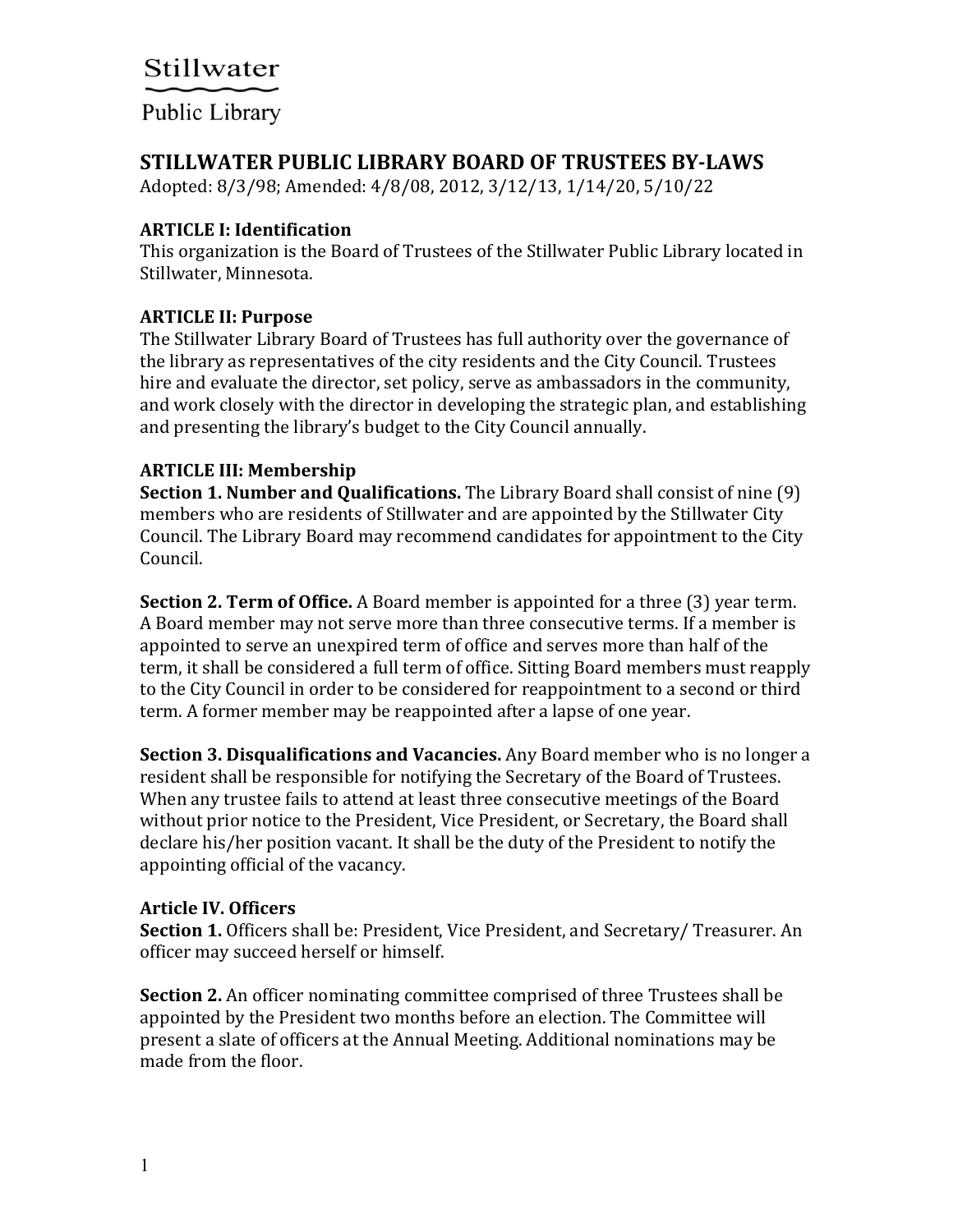Public Library

**Section 3.** Officers shall be elected for two (2) year terms at the annual meeting of the Board.

**Section 4.** The Board President shall preside at all Board meetings and Executive Committee meetings, appoint all committees, certify all actions approved by the Board, authorize calls for any special meetings, and generally perform the duties of a presiding officer. This officer will be a member of the Executive Committee of the Board.

**Section 5.** The Vice President shall perform the duties of the President in the latter's absence. If the President and Vice President are both absent, the Secretary/Treasurer will chair the meeting. If all officers are absent, the Board members present will select a Chair for the meeting.

**Section 6**. The Secretary/Treasurer shall ensure that an accurate record of all proceedings of the Board's regular and special meetings is kept and perform such other duties as are usually incident to that office. The Secretary/Treasurer shall represent the Board in matters of budget and finance, including the development of short-range and long-range financial plans for the library. This officer will be a member of the Finance Committee of the Board.

**Section 7**. In the event of a vacancy in the office of President, the Vice President shall assume the office of President until the next Annual Meeting. If an unexpected vacancy occurs in other elected positions, the President shall appoint an ad hoc Nominating Committee composed of three Trustees to present a slate of one or more candidates at the earliest possible board meeting. Additional nominations may be made from the floor.

### **ARTICLE V: Meetings**

**Section 1.** Regular Meetings. The regular meetings of the Library Board shall be held monthly on a day of the week and time chosen by the Board no later than the first regular meeting of the calendar year. Meetings shall be held in accordance with the State of Minnesota's Open Meeting Law (Minnesota Statute Chapter 13D). When conflicts with holidays or other events arise, the Board may change or eliminate the meeting date, observing the requirements of public notice in the Minnesota Open Meeting Law.

**Section 2.** Annual Meeting. The annual meeting, which shall include the election of officers, shall be held at the time of the regular meeting in January of each year.

**Section 3.** Agenda and Notices. Meeting agendas and notes shall indicate the time, date and place of the meeting and indicate all subject matters intended for consideration at the meeting.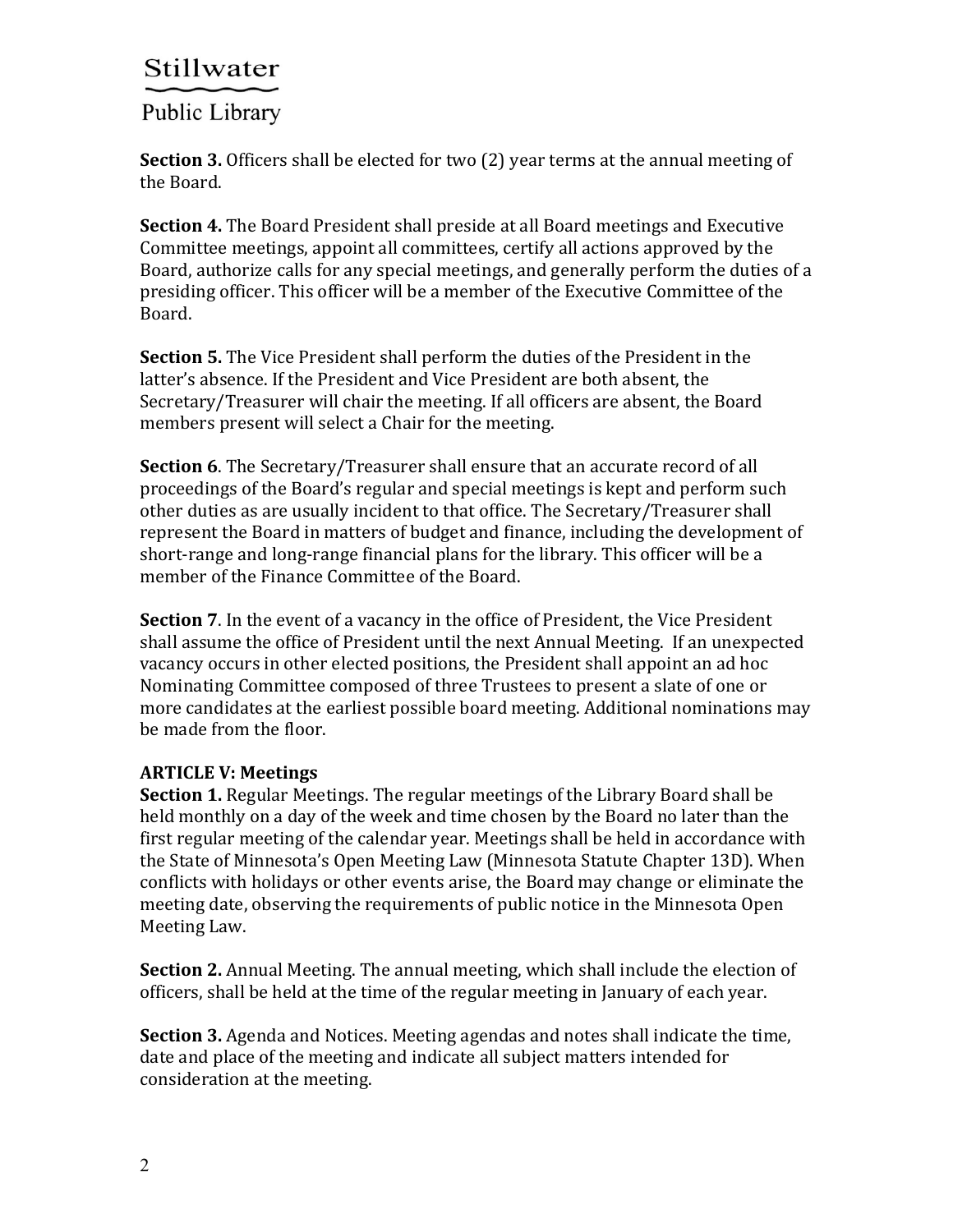## Public Library

**Section 4.** Minutes. Minutes of all meetings shall, at a minimum, indicate board members present, all items of business, all motions (except those that were withdrawn), and the result of all votes taken.

**Section 5**. Special Meetings. Special meetings may be called by the President or upon the request of any three trustees. Reasonable notice stating the time and place and purpose of any special meeting shall be given in accordance with the Minnesota Open Meeting Law.

**Section 6.** Quorum. Five members of the Board shall constitute a quorum for the transaction of business.

**Section 7.** The most recent revision of Robert's Rules of Order shall govern the order of business on all points not specified in these bylaws.

### **ARTICLE VI: Committees & Task Forces**

**Section 1.** Standing Committees. The committees of the Board with their membership and charges shall be established by the President elected at the annual meeting or at such other times as he/she may determine in order to manage the work of the Board in an efficient and effective manner. No committee shall have other than advisory powers, except in specific situations in which decision-making authority is delegated by majority vote of the Board.

### **Section 2.** Executive Committee.

Officers form the Executive Committee, which has general supervision over Board affairs between business meetings.

**Section 3.** Task Forces. Task forces for the study and investigation of special problems may be appointed by the President to serve until they have completed the work for which they were appointed. These need not be Board or staff members.

### **ARTICLE VII: Duties of the Board of Trustees**

**Section 1.** Trustee duties are outlined in Minnesota Statutes Chapter 134.11 and include the following:

- A. Trustees determine and regularly review the policies of the library, including Board Bylaws, governance policies, personnel policies, public service policies, collection and information access policies, programming policies, policies governing the use of the facility, and the library mission, roles, and goals.
- B. Trustees select, appoint and supervise a properly qualified and competent library director and determine the compensation of all library employees.
- C. Trustees shall have exclusive control of the expenditure of all moneys collected, donated or appropriated for the library fund and shall audit and approve all library expenditures. Trustees set goals for the library's annual and long-term budgets, approve budgets, request funding from the City of